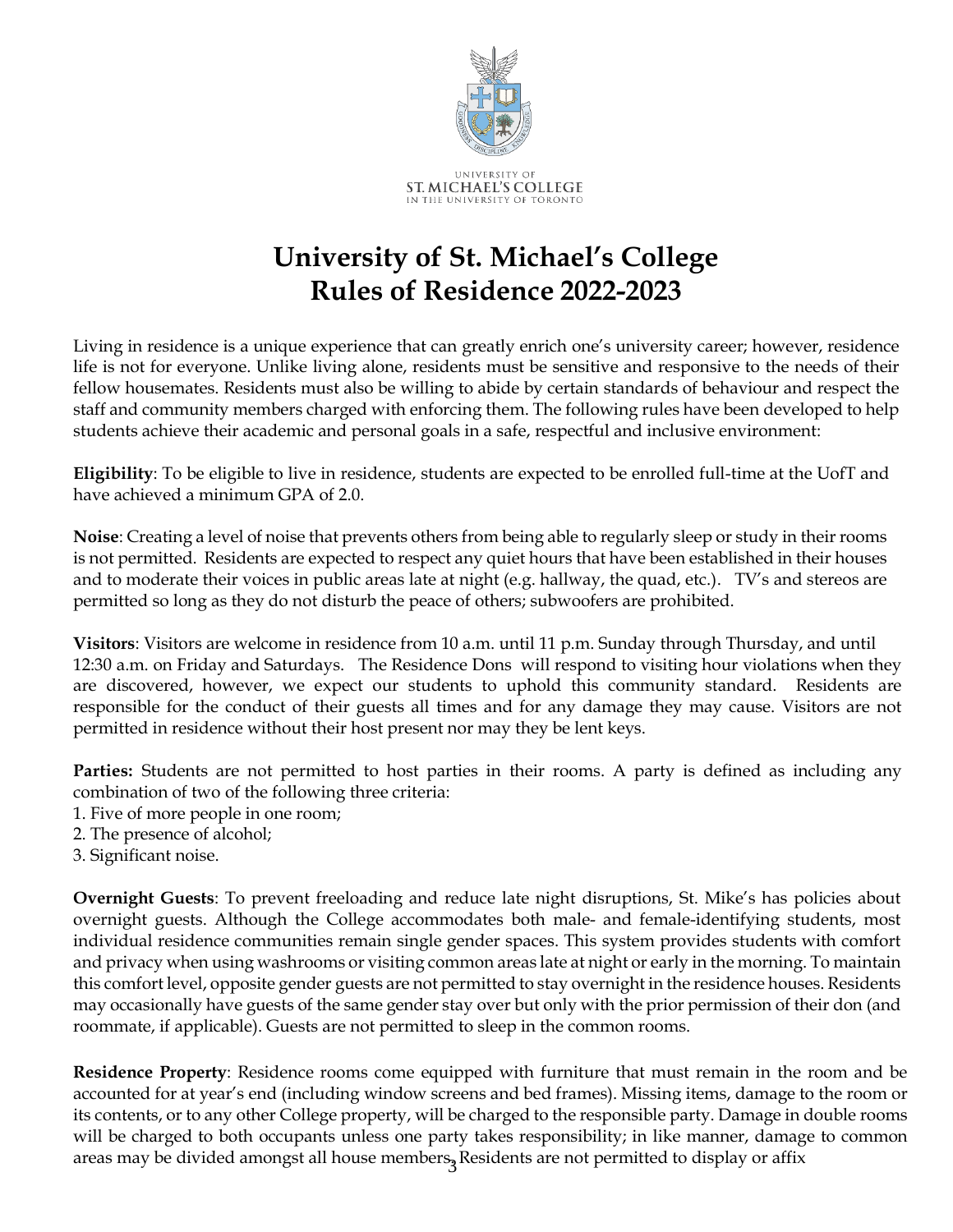anything on the exterior of the residence buildings, or to suspend, throw or let fall any object or substance from a residence window or rooftop.

**Proscribed Materials**: Weapons, firearms, air powered guns, replica guns, fireworks, explosives of any kind, chemical oils, flammable or dangerous materials, illegal drugs, accelerated drinking paraphernalia, candles, incense, or any offensive, hazardous or illegal substances are not permitted in residence and are subject to confiscation.

**Theft & Vandalism**: The theft or willful defacement or destruction of college, university, public or personal property, will not be tolerated and may result in criminal prosecution.

**Respect for College**: Residents are required to respect the authority of the Office of the Dean of Students, including the dons and all other residence life staff, and to comply with their instructions and directives including providing identification upon request. St. Mike's is delighted to house students of all backgrounds and faith traditions; in like manner, students are expected to respect the unique Catholic heritage, identity, and mission of the University of St. Michael's College.

**Good Conduct**: Residents are expected to conduct themselves in a mature fashion at all times. Inconsiderate behaviour, abusive, intimidating or disorderly conduct, lewd or unlawful acts, the encouraging of unlawful acts, threats of any kind, verbal abuse, physical violence, sexual harassment or sexual assault will not be tolerated. Sexual harassment is defined as any unwanted emphasis on the sex or sexual orientation of another person, or any unwelcome pressure for sex or sexual activity. Sexual assault is any form of unwanted sexual activity that is forced upon another person without their consent

**Harassment**: St. Michael's believes strongly in the dignity of all people regardless of race, ancestry, place of origin, citizenship, religion, creed, ethnic origin, age, politics, gender, physical or mental disability, or sexual orientation. Any harassment stemming from prejudice against the above mentioned groups, or against any individual who is part of such a group, will not be tolerated. 'Harassment' is defined as engaging in a course of vexatious comment or conduct that is known, or ought reasonably be known, to be unwelcome. This may include vexatious conduct that occurs on-line.

**Drugs**: The use, possession or sale of illegal drugs by residents or their guests is strictly prohibited. Any evidence of distributing or dealing illegal substances will result in immediate expulsion and potential criminal prosecution.

**Alcohol and Cannabis:** Residents under 19 years of age may not consume or be in possession of alcohol or cannabis on USMC property. Residents who may legally consume alcohol or cannabis are expected to do so in a safe and responsible manner. The consumption of alcohol and cannabis in residence is governed by the USMC Residence Alcohol and Cannabis Code, which is available on our website.

Note: Kegs of beer (including mini-kegs) are prohibited in the dorms.

Students who may legally possess marijuana must store it in a sealed airtight container (e.g. Tupper wear) along with any associated paraphernalia to prevent the smell from travelling into the hallways.

**Harmful Behaviour**: Students who exhibit behaviours that are deemed potentially harmful to themselves or others may be required to meet with support services and/or have their emergency contact notified. Alternative housing arrangements may be necessary in cases where a student is deemed to require more support than our staff can provide.

**Pets**: The only animals permitted in residence are service animals that have been prescribed as necessary for support by a medical professional.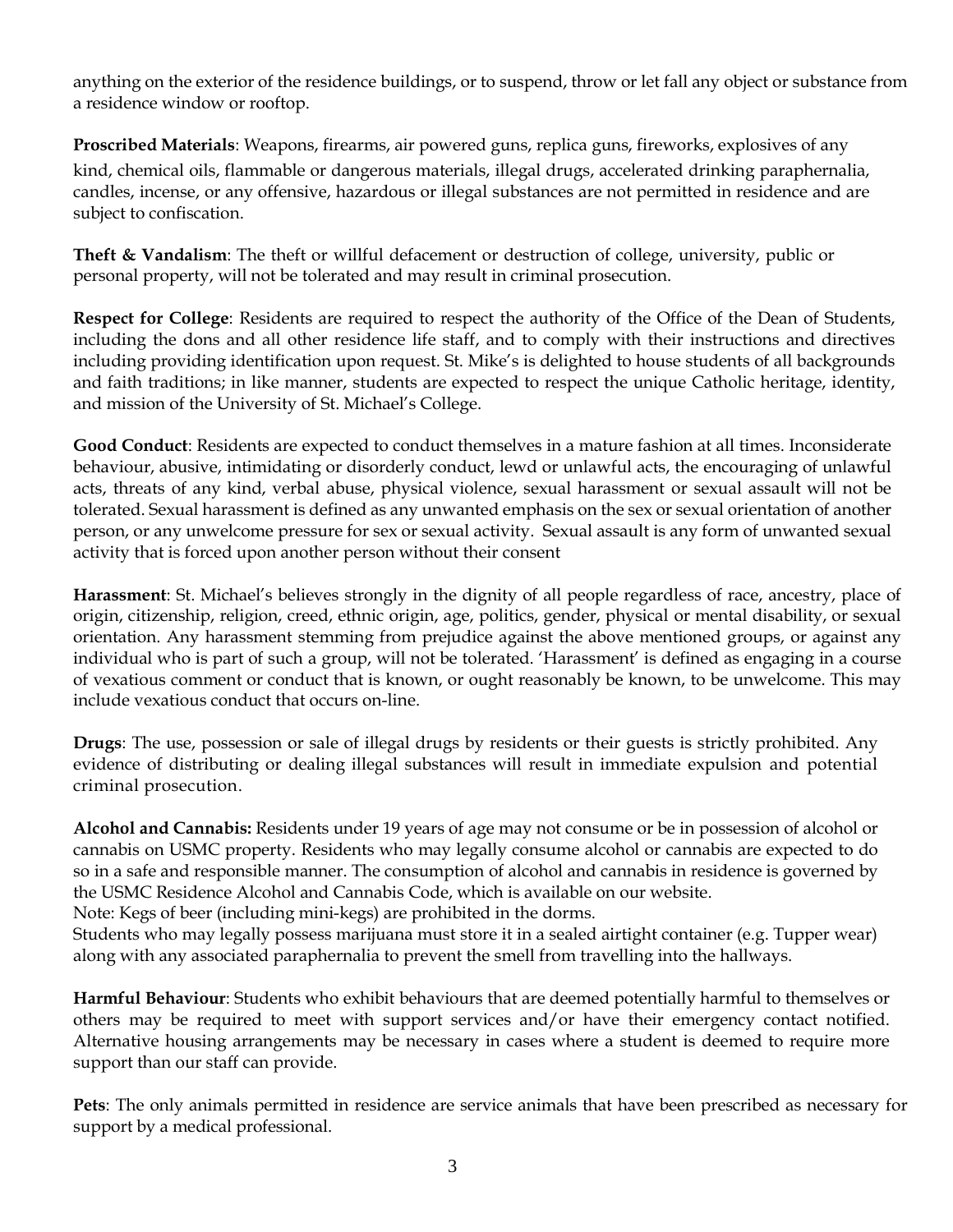**Cleanliness**: Residents are expected to keep their rooms in a sanitary state and to remove all personal items at year's end. Residents, not janitorial staff, are responsible for cleaning up after house functions in the common rooms. Any room or space that requires excessive cleaning will be billed to the responsible party, with a minimum charge of \$250.

**Cooking & Appliances**: In the interests of fire safety, cleanliness and the containment of unwanted odors, cooking is not permitted in any of the residence buildings. Electric stoves are strictly prohibited as are exposed element heaters including grills. Acceptable appliances include microwaves, kettles, coffee makers and rice cookers. Due to the excessive power they draw, fridges may be no larger than 5 cubic feet.

**Musical Instruments**: Residents may bring musical instruments (except drums) but are strongly encouraged to use the music practice room. Residents may play acoustic instruments quietly in their rooms but must adhere to their housemates' requests to moderate volume. Lowering volume may also be necessary in the music room.

**Departure**: To reduce excessive noise during exam periods, students are expected to vacate residence within 48 hours of their final exams in both the fall and spring terms.

**Dining Hall**: The removal of food, dishes or cutlery from the Canada Room is prohibited, as is sneaking or attempting to sneak people into the dining hall without paying. Meal plans are compulsory for all residents without exception. No refunds will be issued for missed meals for any reason. Meal cards are non-transferable.

**Residence Network**: The use of the Residence Network (ResNet) is governed by the USMC Residence Network Use Agreement and all residents are expected to abide by its terms. Unauthorized access points (e.g. routers) are not permitted as they interfere with the WiFi signal for one's housemates.

**Unauthorized Entry/Access**: Entering other student's rooms or disturbing their property without permission is prohibited; as is accessing areas of the College that are known, or ought reasonably to be known, to be off limits.

**Building Security**: Residents are not permitted to prop open entrance doors and are responsible for ensuring that non-residents do not gain access to buildings by trailing in behind them. Residents who lose their keys are required to replace them at a cost of \$20 each; residents who damage their keys may also be charged a replacement fee. The lending of keys to non-residents is prohibited.

**Smoking**: The University of Toronto is a smoke-free campus. Smoking of any kind including tobacco, marijuana, vaping or E-cigarettes is prohibited inside all residence buildings and subject to a \$250 fine. Students whose rooms contain evidence of smoking including the presence of smoke, cigarette butts or ashtrays, will be treated as violators. All smoking must take place off College property.

**Fire Safety**: Fire safety equipment exists for the protection of all residents and student safety is jeopardized when it is misused. Tampering with or neutralizing smoke/heat detectors, fire extinguishers, alarm bells, pull stations, automatic door closers, and all other fire safety equipment are criminal offences. Residents who cause false alarms that result in the arrival of the fire department may be held responsible for any associated charges. To reduce the risk of accidental fires, the burning of candles and incense is not permitted in residence rooms, and a strict \$250 fine will be enforced for their use. All residents are expected to be familiar with basic fire safety procedures.

**Penalties**: Residents who breach the rules of residence will be subject to disciplinary action as outlined in the 'USMC Code of Discipline' which is available on our website.